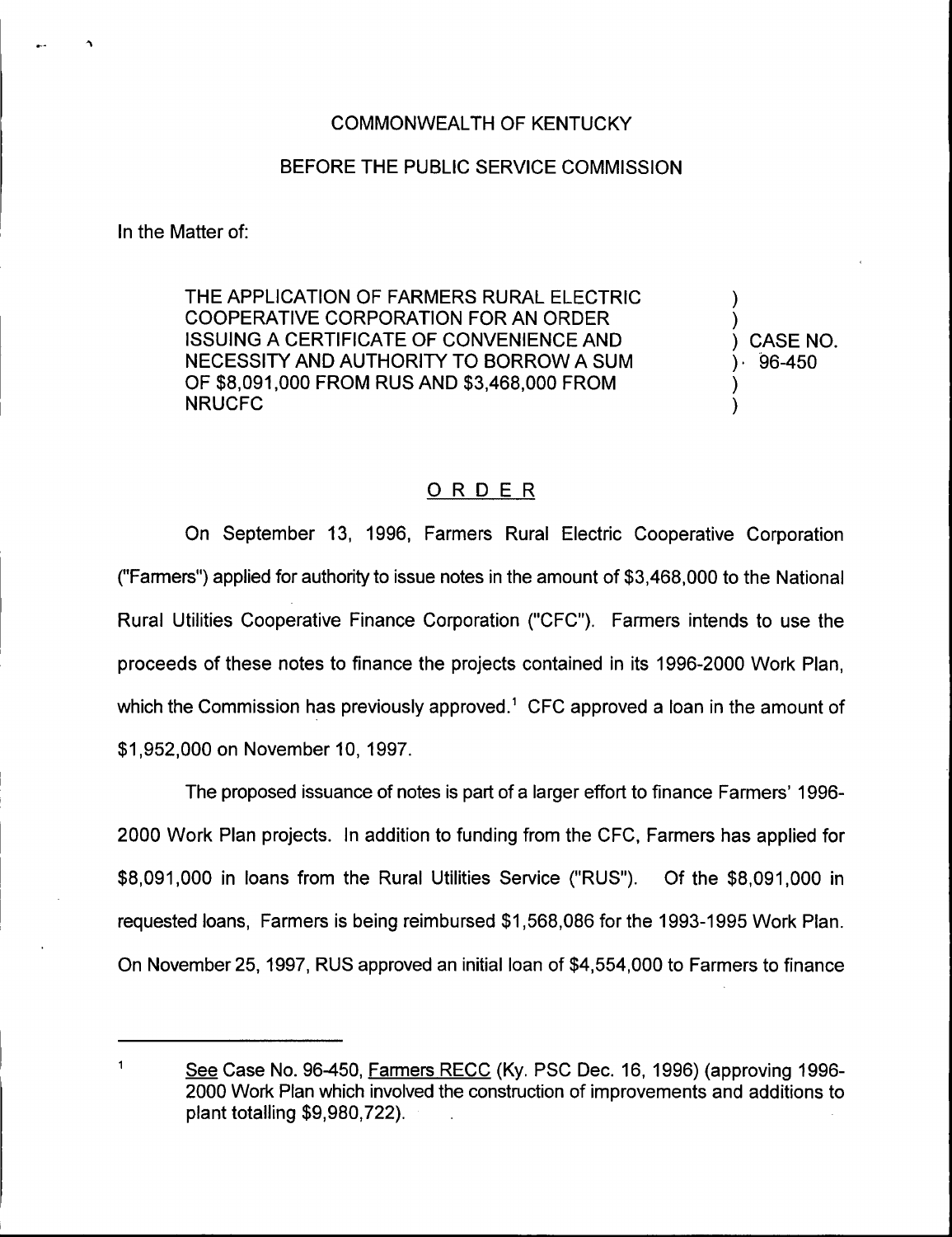the projects. RUS has only approved the first two years of the Work Plan and will review the remainder of the Work Plan at the end of the two years.

The Commission, after consideration of the evidence of record and being advised, finds that:

1. The loan from CFC in the amount of \$1,952,000 is for lawful objects within the corporate purposes of Farmers, is necessary and appropriate for and consistent with the proper performance by the utility of its service to the public and will not impair its ability to perform that service, and is reasonable, necessary and appropriate for such purposes.

2. Farmers is capable of executing its notes as security for the loan as stated herein.

3. Farmers should select the interest rate program which will result in the net lowest cost of money to it over the term of the financing.

4. Within 10 days of its selection of the interest rate program, Farmers should notify the Commission in writing of the interest rate program selected and of the reasons for its selection.

5. The proceeds from the proposed loans should be used only for the lawful purposes set out in Farmers' application.

6. Farmers should include in its monthly financial report to the Commission the current interest rate on its outstanding variable rate loans.

7. As the issuance of securities or evidences of indebtedness subject to the control of a federal governmental agency does not require Commission approval, KRS 278.300(10), and as the RUS is an agency of the federal government, no action on Farmers' proposed loan from the RUS is required.

 $-2-$